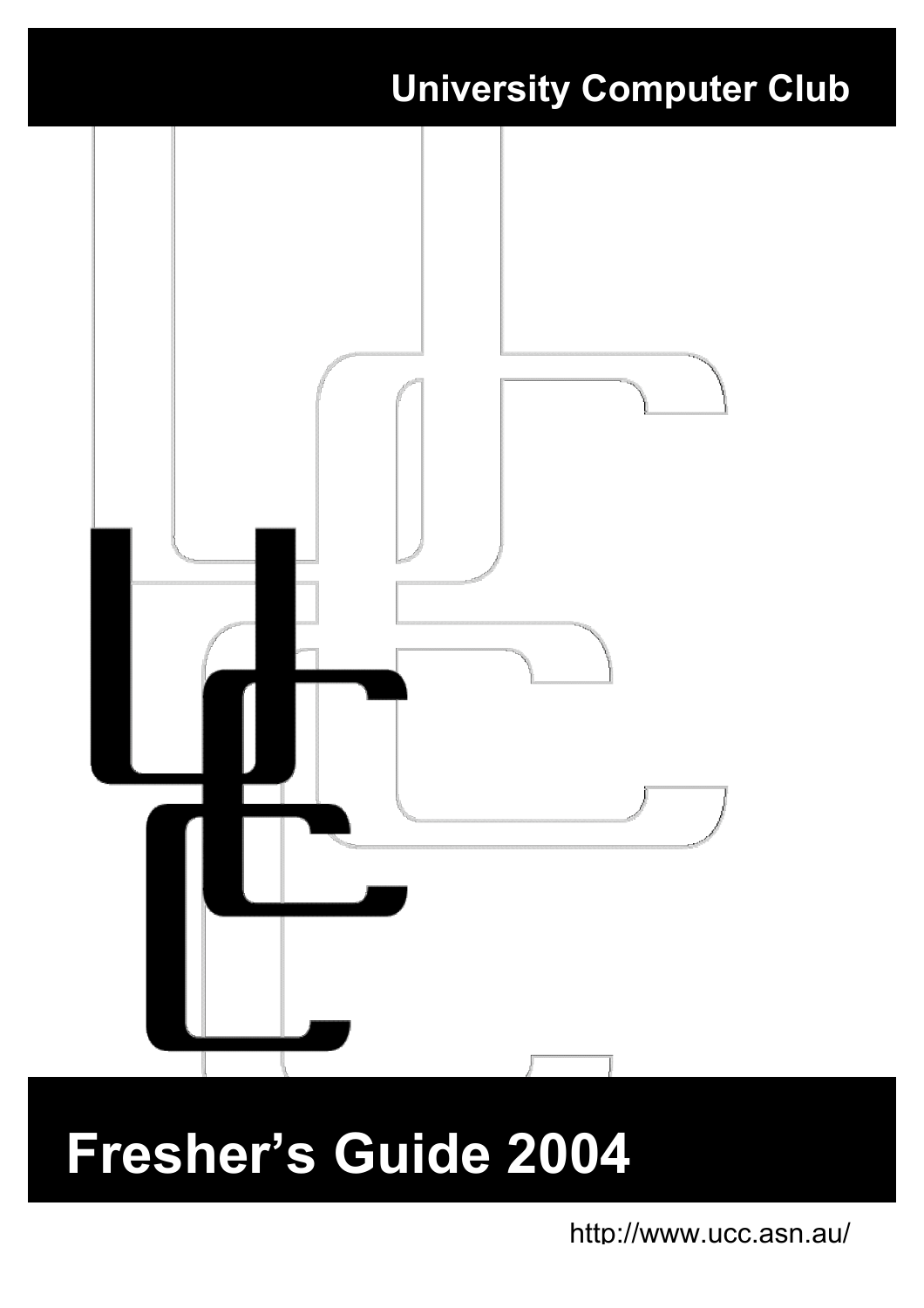# **Events**

| <b>UCC Fresher Welcome</b><br>Fri 12th March 2004<br>Clubroom<br>6pm<br>The fresher welcome allows new members to<br>meet and chat to both new and older members<br>of the club over pizza. Pizza is free for first time<br>members. There will also be an Introduction to<br>UNIX for interested members. |  |                                                                                                                                                                                    |                                                                               |  | <b>UCC::Lan I, II and III</b><br>27/28 <sup>th</sup> March 2004<br>15/16 <sup>th</sup> May 2004<br>(UCC::Lan v3 TBA)<br><b>Cameron Hall Loft</b><br>3pm 'til Dawn<br>Every once in a while we<br>get the urge to play games, |                                                                                                                                                                   |                         |
|------------------------------------------------------------------------------------------------------------------------------------------------------------------------------------------------------------------------------------------------------------------------------------------------------------|--|------------------------------------------------------------------------------------------------------------------------------------------------------------------------------------|-------------------------------------------------------------------------------|--|------------------------------------------------------------------------------------------------------------------------------------------------------------------------------------------------------------------------------|-------------------------------------------------------------------------------------------------------------------------------------------------------------------|-------------------------|
|                                                                                                                                                                                                                                                                                                            |  | <b>UCC AGM</b>                                                                                                                                                                     |                                                                               |  |                                                                                                                                                                                                                              | which is exactly what the<br>LANs are for $-$ blast away                                                                                                          |                         |
|                                                                                                                                                                                                                                                                                                            |  |                                                                                                                                                                                    | Tue 22 <sup>nd</sup> March 2004                                               |  | that uni stress!                                                                                                                                                                                                             |                                                                                                                                                                   |                         |
|                                                                                                                                                                                                                                                                                                            |  | <b>Guild Council Meeting Room</b>                                                                                                                                                  |                                                                               |  |                                                                                                                                                                                                                              |                                                                                                                                                                   |                         |
|                                                                                                                                                                                                                                                                                                            |  | 1 <sub>pm</sub><br>The Annual General Meeting is<br>where the UCC members will elect<br>the committee for 2004.                                                                    |                                                                               |  |                                                                                                                                                                                                                              |                                                                                                                                                                   |                         |
| New members are encouraged to<br>attend. For more information see<br>the Committee section below.                                                                                                                                                                                                          |  |                                                                                                                                                                                    |                                                                               |  |                                                                                                                                                                                                                              |                                                                                                                                                                   |                         |
|                                                                                                                                                                                                                                                                                                            |  | For those who can't find the<br>Guild Council Meeting Room,<br>a troupe will be led from the<br>Clubroom just before 1pm.                                                          |                                                                               |  |                                                                                                                                                                                                                              | <b>UCC Quiz Night</b><br>Thurs 6 <sup>th</sup> May 2004<br><b>The Guild Tavern</b><br>7pm                                                                         |                         |
|                                                                                                                                                                                                                                                                                                            |  | Zone 3 MTD<br>26/27 <sup>th</sup> June 2004<br>Zone 3                                                                                                                              |                                                                               |  | question.                                                                                                                                                                                                                    | Form a table of friends (or we'll<br>give you friends, if you are<br>lacking) and come for a night of<br>frivolity and the occasional quiz                        |                         |
|                                                                                                                                                                                                                                                                                                            |  | <b>Midnight to Dawn</b><br>Take out the stress of uni in a                                                                                                                         |                                                                               |  |                                                                                                                                                                                                                              | UCC 30th Dinner                                                                                                                                                   |                         |
|                                                                                                                                                                                                                                                                                                            |  | night of fun-filled action, running<br>around with laser guns and<br>general wackiness.<br>UCC Camp 2004<br>26 <sup>th</sup> to 28 <sup>th</sup> November 2004<br><b>Venue TBA</b> | A 24-hour programming<br>competition to test your<br>ability to code and code |  | <b>UCC</b><br><b>Programming</b><br>Competition<br>$7/8th$ August 2004<br><b>Cameron Hall Loft</b><br>12pm (for 24 hours)                                                                                                    | Sat 11 <sup>th</sup> September 2004<br>In 2004, UCC turns 30!<br>We hold an annual<br>dinner to celebrate<br>UCC's birthday. Help<br>celebrate our pearl<br>year! | <b>Venue TBA</b><br>7pm |
|                                                                                                                                                                                                                                                                                                            |  | 12pm onwards<br>A weekend of geek away<br>from Perth - but do not fear,<br>computers are welcome. A<br>perfect end to the uni year!                                                | quickly.                                                                      |  |                                                                                                                                                                                                                              |                                                                                                                                                                   |                         |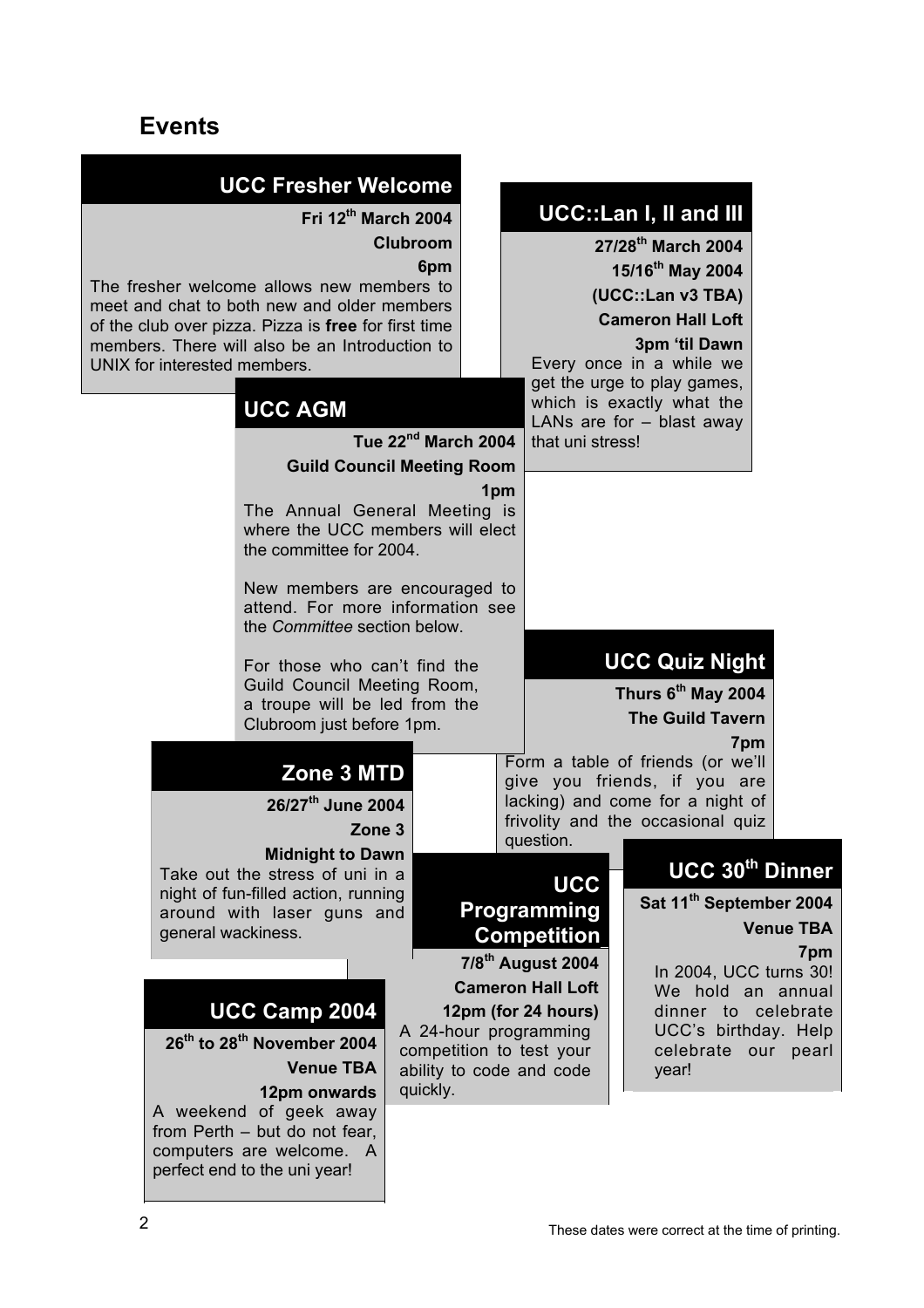# **Table of Contents**

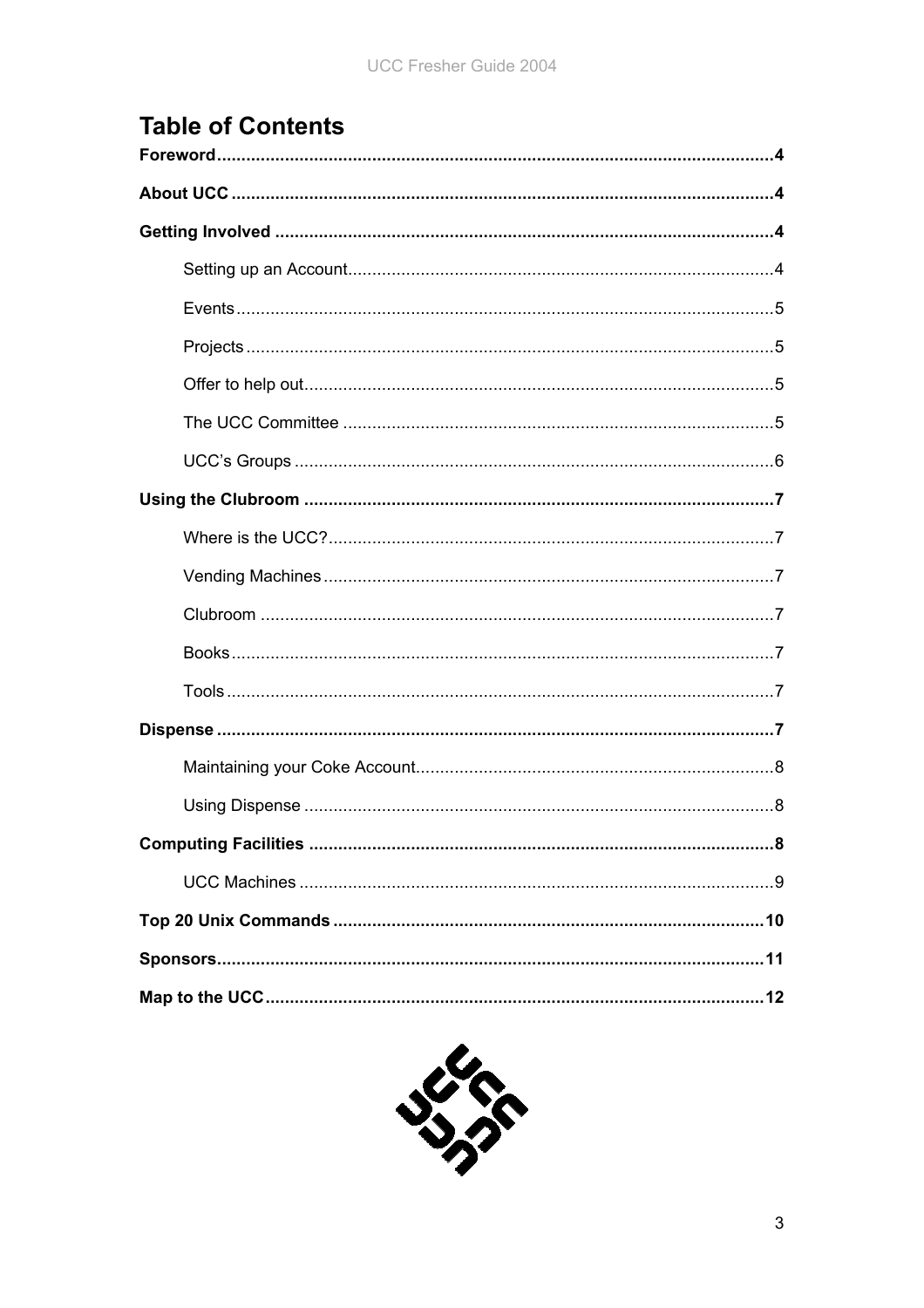## **Foreword**

If you're reading this, then you've either joined or are thinking about joining the University Computer Club. This fresher's guide exists to help new members settle into and make the most of the club and its resources. We hope you'll find this guide helpful in getting you familiar with what the UCC is, and that you'll continue to hang around the club and contribute to its culture long enough that you'll get roped into writing this guide one day.

So have a read of this guide, treat it as a handbook for learning the ropes of the UCC. Especially read the sections on setting up your user account; the UCC machines; what dispense is; the committee; and the other groups (wheel, coke, door, etc) that form the UCC. Contribute your enthusiasm and skills to the UCC and try to get involved with the club as much as possible. Help out with a project, or even start a project of your own.

The latest edition of this document is located at: http://www.ucc.asn.au/infobase/freshguide/

Davyd Madeley Editor, 2004 Fresher's Guide



## **About UCC**

The University Computer Club (UCC) can be intimidating to new members - many strange people (they're not all weird) sitting at strange computers (they're not all PCs) running even stranger operating systems (not just Windows!). But stick around and you will be rewarded with skills and knowledge that are both useful and fun (you might even get better at fragging as well).

The UCC runs a number of different architectures and operating systems. These include x86, PowerPC, MIPS, Alpha, m68k running operating systems like IRIX, HP-UX, NeXTStep, MacOS (both Classic and X), Linux, \*BSD, Linux and Windows.

For more information about the club and to see changes made to the club since this guide was published, please visit the UCC website at: http://www.ucc.asn.au/

## **Getting Involved**

#### Setting up an Account

After joining the UCC, you'll want an account. A UCC account allows you to log into machines at the UCC. You will need to ask a wheel member to set up an account for you. Find a wheel member some time and ask them to help. As well as giving you access to UCC machines, a UCC account also gives you an email address (*username*@ucc.asn.au) and a presence on the web (http://*username*.ucc.asn.au/).

In order to set up your account you will need to show your current UCC membership card and think of a username. Your username will be used for your logins, your email address and your website address. Usernames must be eight letters or less (and may contain numeric digits).

If you can't think of a username, a good starting point is to use your actual name. However, be aware, most common first names are already taken as usernames, so you might have to include an initial somewhere in there.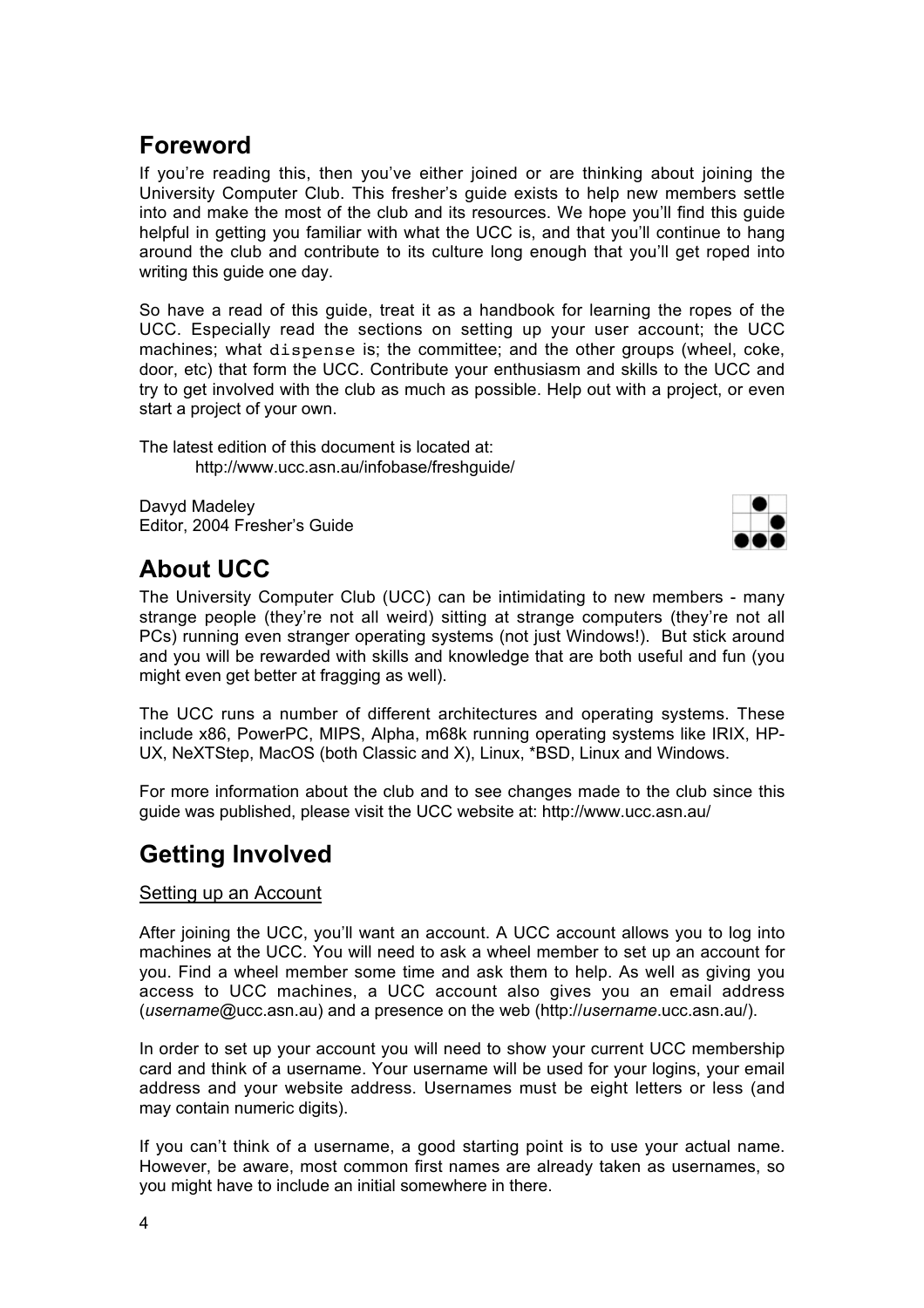#### Events

The UCC runs a large number of events throughout the year. Events include LANs, competitions in programming, a quiz night and the annual birthday dinner. UCC members also throw a large number of informal parties, to which members are free to attend. See the listing on the inside cover (page 2) for our events in 2004.

UCC events are commonly announced on one of the mailing lists. There are two main mailing lists, *ucc-announce* and *ucc*. New members may find themselves already subscribed to these lists.

UCC Mailing lists can be found at: http://lists.ucc.gu.uwa.edu.au/mailman/listinfo

#### **Projects**

There are people around working on various insane projects. There are people walking around with knowledge about practically everything, including electronics, computer programming, web design, robotics and even things like arts and music. If you want to find out about ongoing projects subscribe to one or more of the mailing lists and hang around the clubroom. Some ongoing projects include:

- The OpenDispense software project
- Designing cardreaders for dispense and the electronic door.
- Interfacing the snack machine with *dispense*.
- Reverse engineering the iTunes (DAAP) protocol
- The UCC newsletter, *Murphy's Lore*
- Monorail~ Monorail~ Monorail! Mono... doh!

See http://www.ucc.asn.au/projects/ for an ongoing list of these and other projects.

If you have projects of your own, you will very likely find someone willing to help, ask around or post to the mailing list. Remember to ask politely.

#### Offer to help out

There is always something that needs to be done. You can run for committee at the AGM or help in the (infrequent, yet mammoth) clean-ups. If you have a project idea that would be useful and you would like to implement it at the UCC, talk to people about it and/or discuss it on the mailing list (see above), someone is guaranteed to be interested.

#### The UCC Committee

The UCC's committee is responsible for the general running of the club. They spend the clubs money; ensure we're well stocked with coke and snacks; organise the events and delegate certain functions to other groups (see below), for example wheel, coke and door.

Any member is allowed to come to the meetings of the committee; in fact, we actively encourage it. It is actually not as boring as it sounds and is a great way to get involved with the club and meet the club's more active members.

According to the UCC's constitution, the committee is composed of eight members: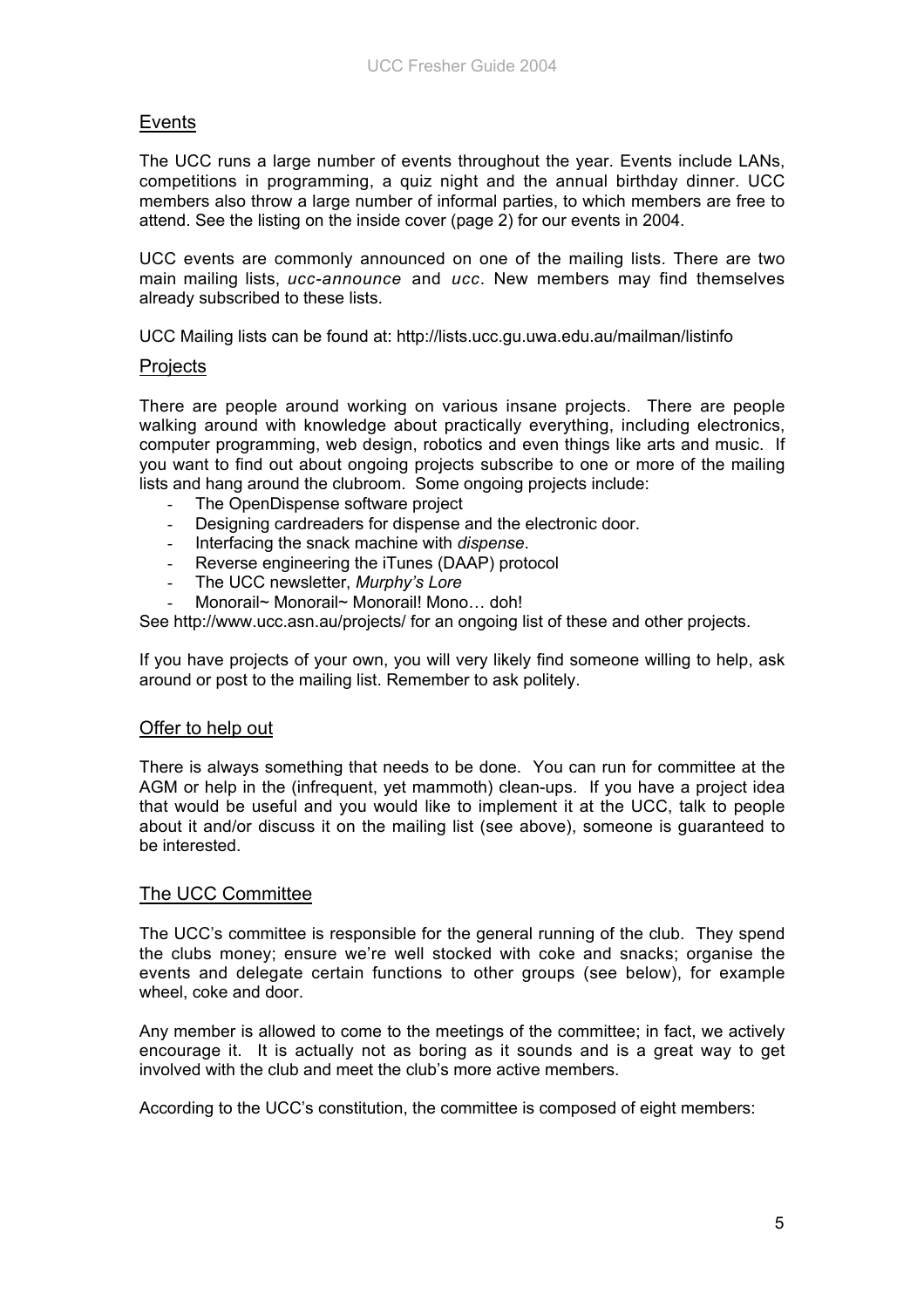| <b>President</b><br>president@ucc.asn.au                                         | The President is the figurehead of the club and the contact<br>between the Guild and the Clubroom. He or she is also<br>responsible for coordinating the committee and chairing the<br>meetings.                                                                                                                                                  |  |
|----------------------------------------------------------------------------------|---------------------------------------------------------------------------------------------------------------------------------------------------------------------------------------------------------------------------------------------------------------------------------------------------------------------------------------------------|--|
| <b>Vice President</b><br>vp@ucc.asn.au                                           | The Vice President assists the President in his or her duties,<br>filling in and helping out where necessary.                                                                                                                                                                                                                                     |  |
| <b>Secretary</b><br>secretary@ucc.asn.au                                         | The Secretary is responsible for the minutes of club<br>meetings and the incoming and outgoing correspondence of<br>the club.                                                                                                                                                                                                                     |  |
| Treasurer<br>treasurer@ucc.asn.au                                                | The Treasurer is responsible for handling the finances of the<br>club. This involves regular banking of the club's money and<br>preparing the budgets.                                                                                                                                                                                            |  |
| <b>Ordinary Committee</b><br>Members (x3)<br>ocm@ucc.asn.au                      | The three OCMs assist the rest of the committee as needed.<br>This may include things like organising events, restocking<br>supplies in vending machines, etc.                                                                                                                                                                                    |  |
| <b>First Year</b><br>Representative<br>fresher@ucc.asn.au                        | The Fresher Rep is responsible for representing the interests<br>of the first time members of the club. If you want to get<br>involved in the club as a first year member, this is the best<br>position for you. All freshers are nominated for fresher rep<br>automatically (unless you got yourself elected to another<br>position, of course). |  |
| The President, Vice President, Secretary and Treasurer form the Executive of the |                                                                                                                                                                                                                                                                                                                                                   |  |

The President, Vice President, Secretary and Treasurer form the Executive of the Committee, they are ultimately responsible for the actions of the club and are therefore the sole signatories on the UCC's bank account and liable for anything that goes wrong.

### UCC's Groups

| Wheel<br>wheel@ucc.asn.au                  | Wheel is in charge of maintaining the club's machines. They<br>are the group with root access and they are they best people<br>to see if you have broken your account (or someone else's).                                                                                                                                                       |
|--------------------------------------------|--------------------------------------------------------------------------------------------------------------------------------------------------------------------------------------------------------------------------------------------------------------------------------------------------------------------------------------------------|
| Coke<br>coke@ucc.asn.au                    | The coke group are the people to talk to if you want to add<br>money into your coke account (see the <i>dispense</i> section<br>later).                                                                                                                                                                                                          |
| Door<br>door@ucc.asn.au                    | The door group is responsible for the clubroom. Only door<br>group can unlock and keep the clubroom open for members.<br>This means, if you are in the clubroom and the only door<br>group member has to leave you will need to leave as well,<br>until another door member arrives.<br>Members of door group are sorry when this has to happen, |
|                                            | but they do have a responsibility to the club and to the Guild.                                                                                                                                                                                                                                                                                  |
| <b>Webmasters</b><br>webmasters@ucc.asn.au | This is the group responsible for maintaining the UCC<br>website. Point mistakes out to them, via email.                                                                                                                                                                                                                                         |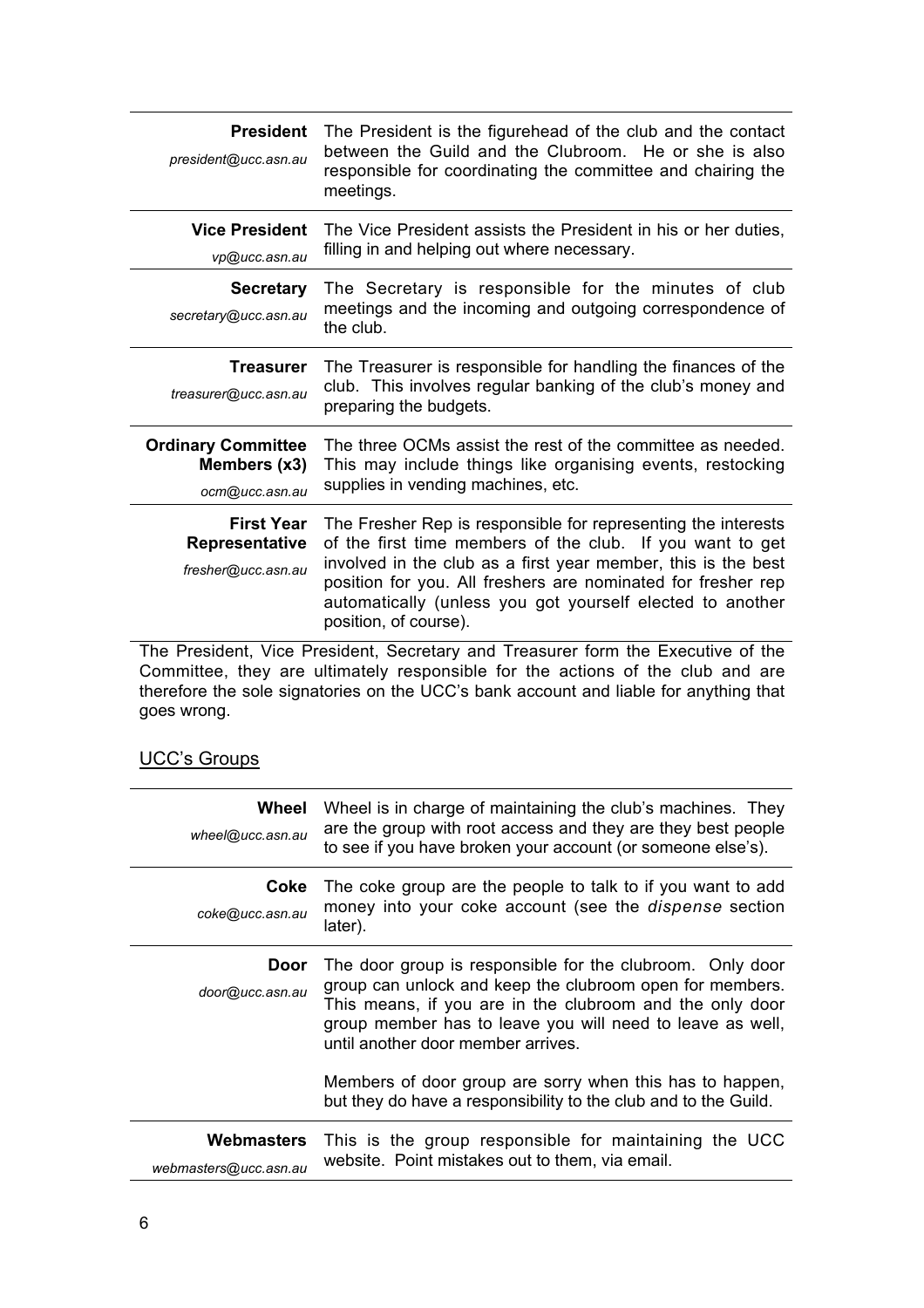You are encouraged to get involved with the club and one of more of its groups. However, these groups do entail a certain amount of trust, so you may not be allowed to join for time. Do not despair, showing an interest through contribution to the club will get you further then just having the skills.

## **Using the Clubroom**

#### Where is the UCC?

The UCC is located on the third floor of Cameron Hall. It is above the Guild Tavern. See the back cover for a map.

#### Vending Machines

There are two vending machines in the corridor outside UCC, a coke machine and a snack machine. The coke machine does not accept coins, instead it is accessible using the dispense program on your nearest computer/terminal and deducts money from your coke account. It is one of the cheapest drink machines on campus. For more on dispense, see below. The snack machine currently accepts coins and works as you would expect, but a project is underway to change all that! If you would like to help with this, please see the *Projects* section of this guide.

#### Clubroom

The UCC is, in our opinion, the most open clubroom on campus. It is open from about 9am until 11pm almost 7 days a week. Exact times depend on when a door group member arrives and wants to use the clubroom but Security kicks us out at 11pm.

#### Books

The UCC has a vast array of unsorted and uncatalogued technical books at its disposal (well other people disposed of them and we picked them up). You can read the books freely in the clubroom or borrow them.

#### Tools

There are tools for destroying (fixing) computers: soldering irons, a digital oscilloscope, screwdrivers and multimeters, as well as discrete components and plenty of cable. If, however, you prefer brute force, there is also a drill, jigsaw, hammer, files, hacksaw, chisels and much, much more. All tools should be located in the large orange tool cupboard. If they're not there, they should be. When using the UCC's tools, please do not use them to cut live power cables.

## **Dispense**

Without a doubt, dispense is the single most important program for life at the UCC. Over the years it has mutated from a simple way to dispense from the drinks machine, to a vital UCC accounting, network services and even password and username checking system.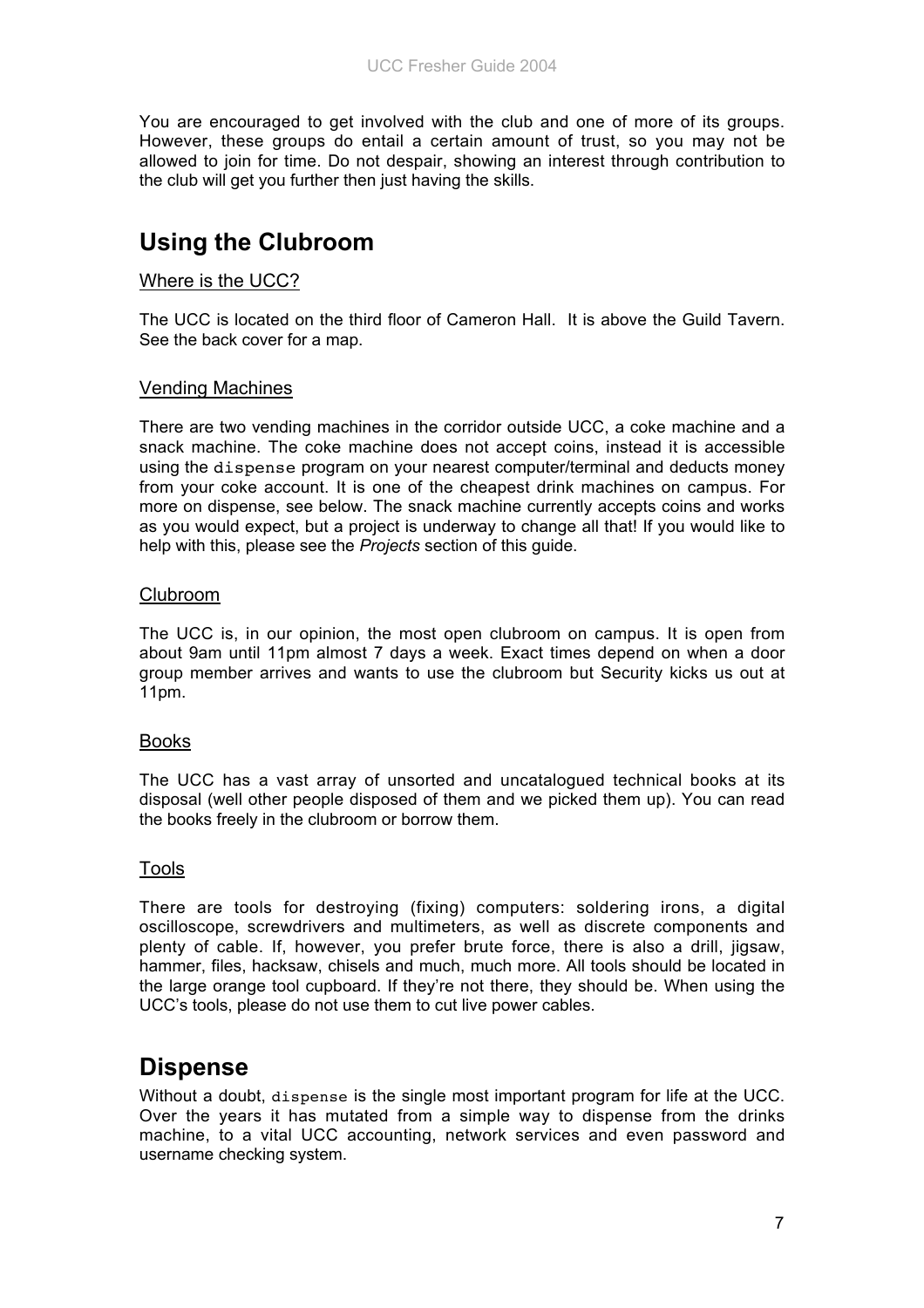#### Maintaining your Coke Account

The UCC drinks machine does not accept money. To get drinks out of it you must first get some *coke credit* into your account. The normal method of doing this is to yell: ''is anyone here in coke?'' in the clubroom. Assuming someone says "Yes!"; you can ask them to put some credit into your account. They will take your money or ask you to put it into the UCC cashbox. In the latter case, get one of the plastic bags from a box on top of the filing cabinet, put your money in the bag and tell the Coke group member the amount and the bag number before putting it into the marked receptacle.

#### Using Dispense

Type 'dispense' at a prompt on morwong, mussel or mermaid. This will bring up a menu of what is currently available, along with your current account balance. Use the arrow keys to move up or down, or type in the number of what you would like. Pressing the return or enter key will dispense whatever the arrow is pointing to, and pressing the escape key or 'q' will quit. If you dispensed a drink, you should hear the machine in action within a few seconds. You can then pick up your chosen can.

If you know what you want, you can bypass the menus and type ''dispense *drinkname*'' for the first thing with a name starting with the letters in *drinkname*. The system is not perfect, and there can be problems. Sometimes, it may just be slow. Keep an eye on your account; mistakes or software problems have given people the wrong balances on many occasions. If in doubt, you can examine the logs on the system. If required, ask someone in Coke group for help.

You'll notice that in the bottom half of the dispense menu there are other choices. These let you pay for non-food items, conveniently, with your credit. If you make a call to somewhere outside of the University from the club telephone, for example, you should dispense a *"manual phone*" to pay for the call, and then ask somebody for the phone code. If you print something on a clubroom laser printer, you should dispense a "*laserprint*". Some charges, such as use of the charged ssh server, or SOCKS proxy will be automatically charged to your coke account.

Type 'man dispense' from *morwong*, *mussel* or *mermaid* for more information.

## **Computing Facilities**

You can use any machine in the clubroom. You'll need a username and password to log onto just about every machine. If you don't have your username and password yet, read the section above about *setting up your account*. A word of caution, if you change your password the Windows machines may not know about it, try logging on with your old password.

For email and general use, the user boxes *morwong*, *mussel* and *mermaid* are available to log into.

You can also log in to these machines from elsewhere to check your email and use them as you normally would from UCC. If your ISP is part of WAIX (check out the list at http://www.waia.asn.au/waix/participants.shtml) you can log in for free by connecting to machinename.waix.ucc.gu.uwa.edu.au. If your ISP isn't part of WAIX, a charged ssh service (cost of bandwidth is deducted from dispense) is available at ssh.ucc.asn.au.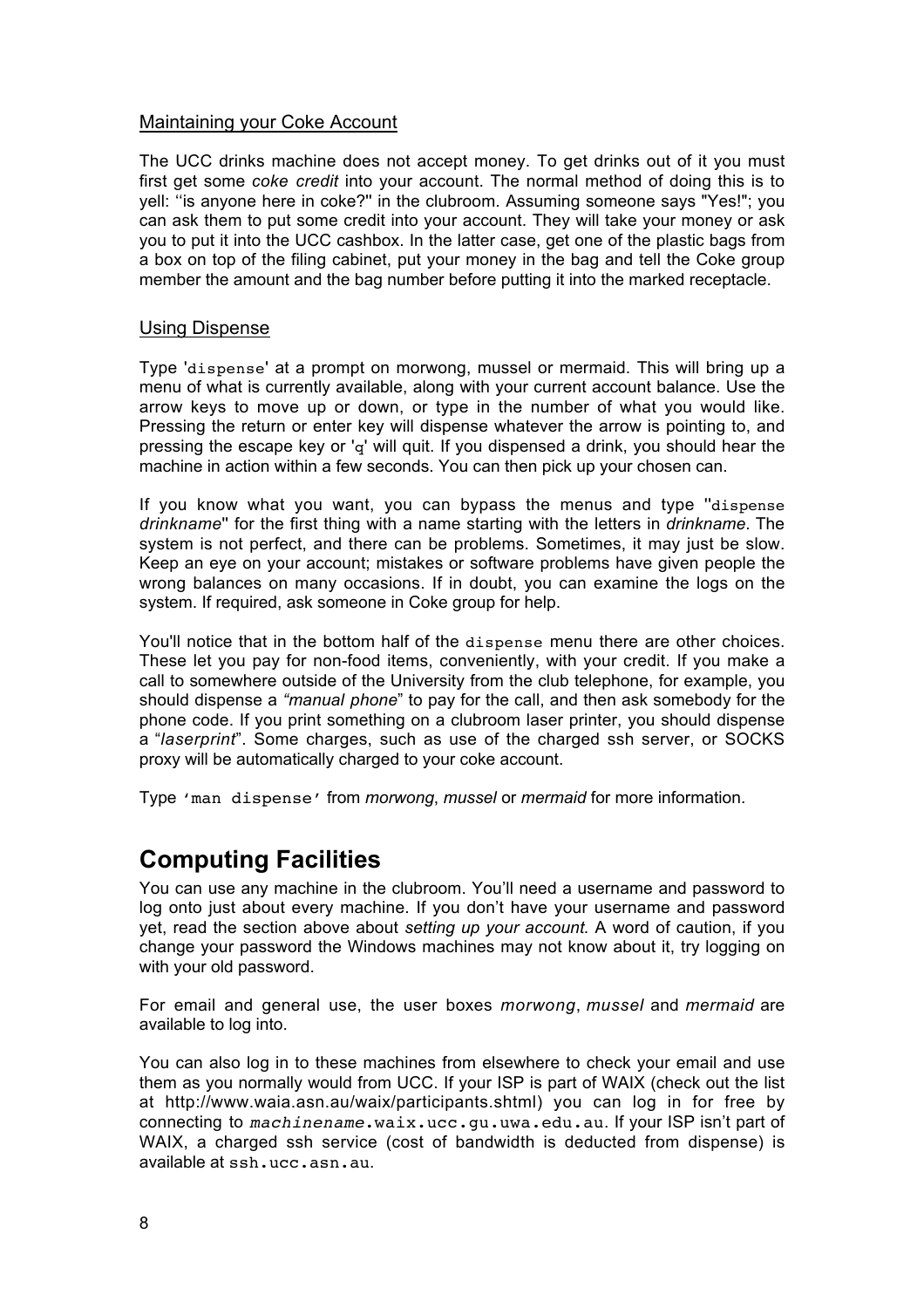Your home directory is where your files are stored on UCC machines. The UCC currently offers each of its members two different home directories, /home and /away. /home is mounted on *morwong*, *mussel*, *mermaid*, *azure*, *munchwabbit*, *chartreuse*, *piggery* and *centuri*; /away is mounted on the *cybium*, *cobbler*, *pitch*, *velvet* and *arctic* but is accessed through the location /home. *mussel* also mounts /away to allow users to easily copy files between the two.

We also have a wireless access point set up in the clubroom. To use it, set your computer to use the access point ucc. If you're having issues, your best bet is to ask somebody who has a wireless card sticking out of their laptop (not an uncommon sight in the clubroom these days). The wireless access point is a bit restrictive in the services it allows. If you want full access to the internet from your laptop, you might want to consider using the UCC access point to connect to SNAP (http://snap.uwa.edu.au/).

#### UCC Machines

The UCC has a large number of machines, both for members to log into, and for the provision of services to the club. *User Machines* are usually located in the clubroom or the corridor. However some machines are in the machine room, and can't be logged into directly.

**Servers**

| <b>User Machines</b> |  |  |
|----------------------|--|--|
|----------------------|--|--|

| <b>User Boxes (Servers</b> | mermaid                   | <b>Dispense</b> | mermaid                 |
|----------------------------|---------------------------|-----------------|-------------------------|
| everyone can login to)     | morwong                   |                 |                         |
|                            | mussel                    | <b>DNS</b>      | mooneye                 |
| Windows $2000/XP +$        | cobbler                   | <b>Files</b>    | meito                   |
| <b>Linux Dual Boot</b>     | cybium                    |                 | morwong                 |
| sgi Indigo 2               | azure                     | <b>Flame</b>    | mooneye                 |
|                            | munchwabbit<br>chartreuse | <b>FTP</b>      | mermaid                 |
| <b>Apple Macintosh</b>     | nautilus                  | <b>Mail</b>     | mooneye                 |
|                            | arctic                    | <b>NIS</b>      | meito                   |
|                            | sultana<br>toad           |                 | morwong                 |
|                            | bowser                    | <b>Router</b>   | cthulhu                 |
|                            | mario                     |                 | hydra                   |
| X-Terms                    | krycek                    | <b>WaveLAN</b>  | flying                  |
| <b>Diskless Clients</b>    | velvet                    | <b>Music</b>    | maroon                  |
|                            | pitch                     | Web (HTTP)      | mermaid                 |
| Digital PC164 (Alpha)      | piggery                   |                 | (proxied by<br>mooneye) |
| Digital DEC3000            | centuri                   |                 |                         |
|                            |                           | <b>Webcams</b>  | flying                  |
| <b>Printers</b>            | sodium                    |                 | maroon                  |
|                            |                           |                 | kormoran                |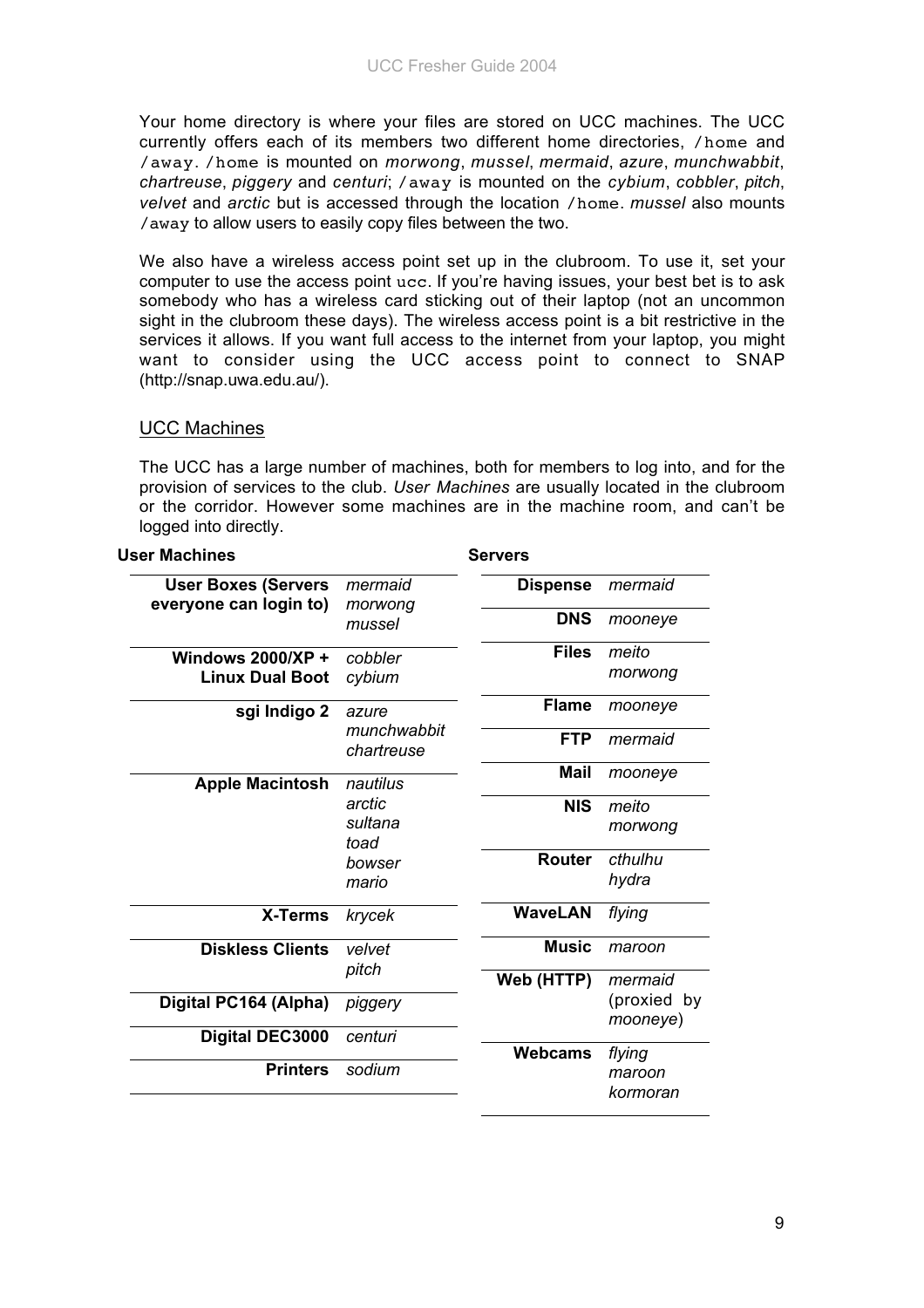# **Top 20 Unix Commands**

| <b>Command</b>                                            | Does                                                                                                                                               |
|-----------------------------------------------------------|----------------------------------------------------------------------------------------------------------------------------------------------------|
| logout                                                    | Leaves the system (do this before you leave).<br>(Pressing Ctrl-D should also log you out).                                                        |
| ls <directory name=""></directory>                        | Lists the files in a certain directory.                                                                                                            |
| cd <directory name=""></directory>                        | Change to a specific directory $(4 \cdot 7)$ is the current<br>directory and $\cdot$ . $\cdot$ is up one).                                         |
| mkdir <directory name=""></directory>                     | Make a new directory.                                                                                                                              |
| pwd                                                       | Show the directory you are currently in                                                                                                            |
| more <file name=""><br/>less <file name=""></file></file> | Read through a text file (space for next page, q to<br>quit).                                                                                      |
| cp <file name=""> <new name=""></new></file>              | Make a copy of a file to a new place.                                                                                                              |
| mv <file name=""> <new name=""></new></file>              | Rename a file or move a file to a new place.                                                                                                       |
| rm <file name=""></file>                                  | Deletes (removes) a file permanently.                                                                                                              |
| pine<br>elm<br>mutt                                       | 3 different programs to read your email. Pine often<br>proves easiest for first time users, however<br>doesn't offer as many features.             |
| pico <file name=""><br/>vim <file name=""></file></file>  | 2 different editors to edit text files (vim is<br>somewhat more complex then pico).                                                                |
| grep <text> <filename></filename></text>                  | Searches for some text in a file                                                                                                                   |
| finger<br>who<br>w                                        | Check to see who else is on that machine, how<br>long they've been idle and where they are<br>connected from.                                      |
| w3m <url></url>                                           | A text based web browser (that can actually do<br>images). Takes a bit of skill to learn, press Ins to<br>bring up a menu.                         |
| ssh <host name=""></host>                                 | Log (securely) in to another Unix machine                                                                                                          |
| ping <host name=""></host>                                | See if another machine is up and how long the<br>delay is between your machine and it                                                              |
| man <command name=""/>                                    | Displays the manual for a command. Manuals<br>offer lots of information about the command you<br>are interested. See man man for more information. |
| top                                                       | Displays the an updating list of current processes                                                                                                 |
| ps                                                        | List the processes you are running (names and<br>ids). Use the command ps aux to see everyone's<br>processes.                                      |
| kill <process id="" number=""></process>                  | Stop a process you are running (If it refuses to<br>die, try $kil1 -9$ to have it forcibly killed)                                                 |

A help summary for a command is available by typing <command name> --help (eg ls --help) or by reading the *man*page (see *man* above).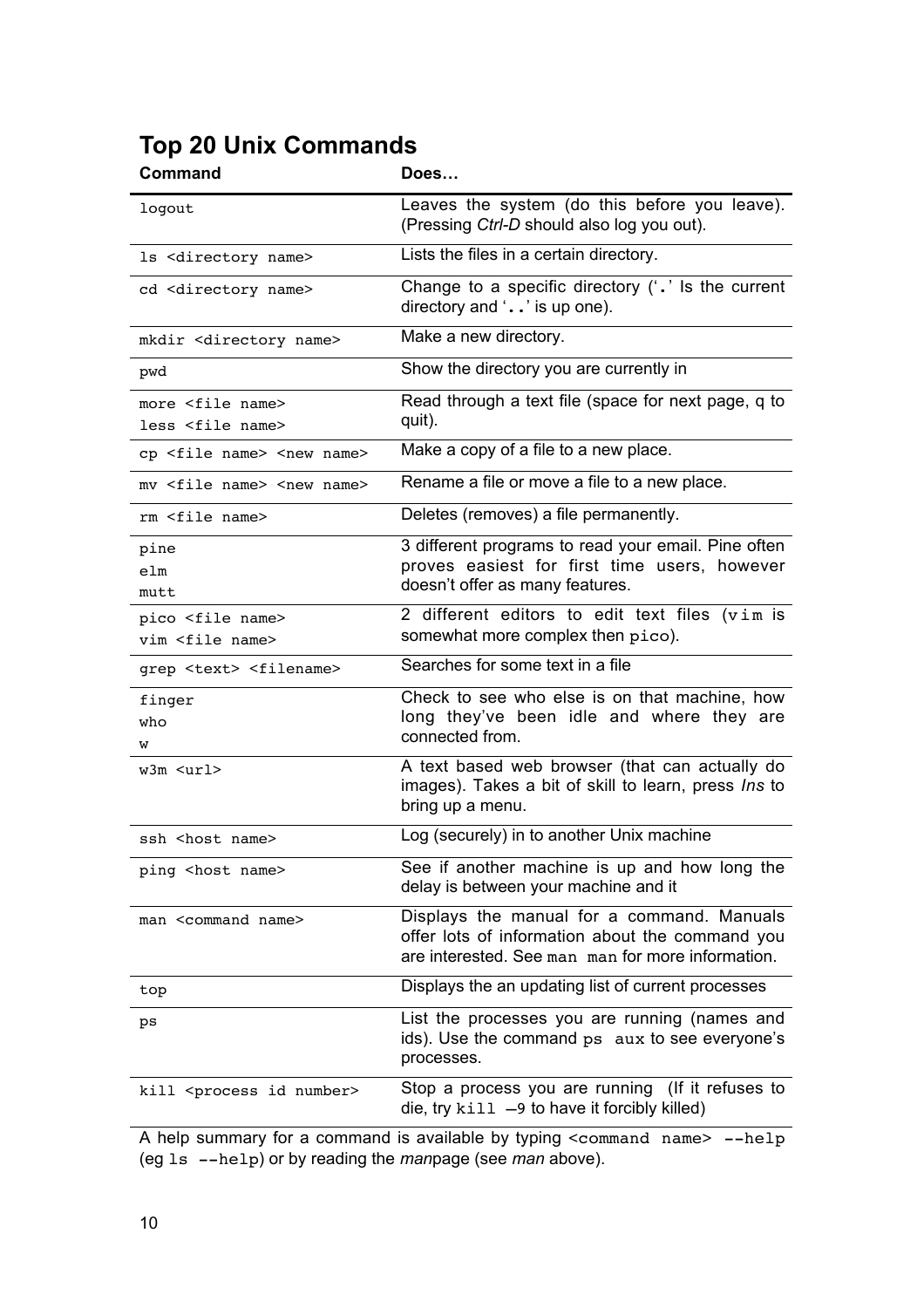# **Sponsors**

## **Computorque Solutions**

**5% off all Computer Parts/Peripherals**

Chris Coman: 0438 183 857

## **Arachnet**

**20% off dialup and hardware**

(08) 9249 3622